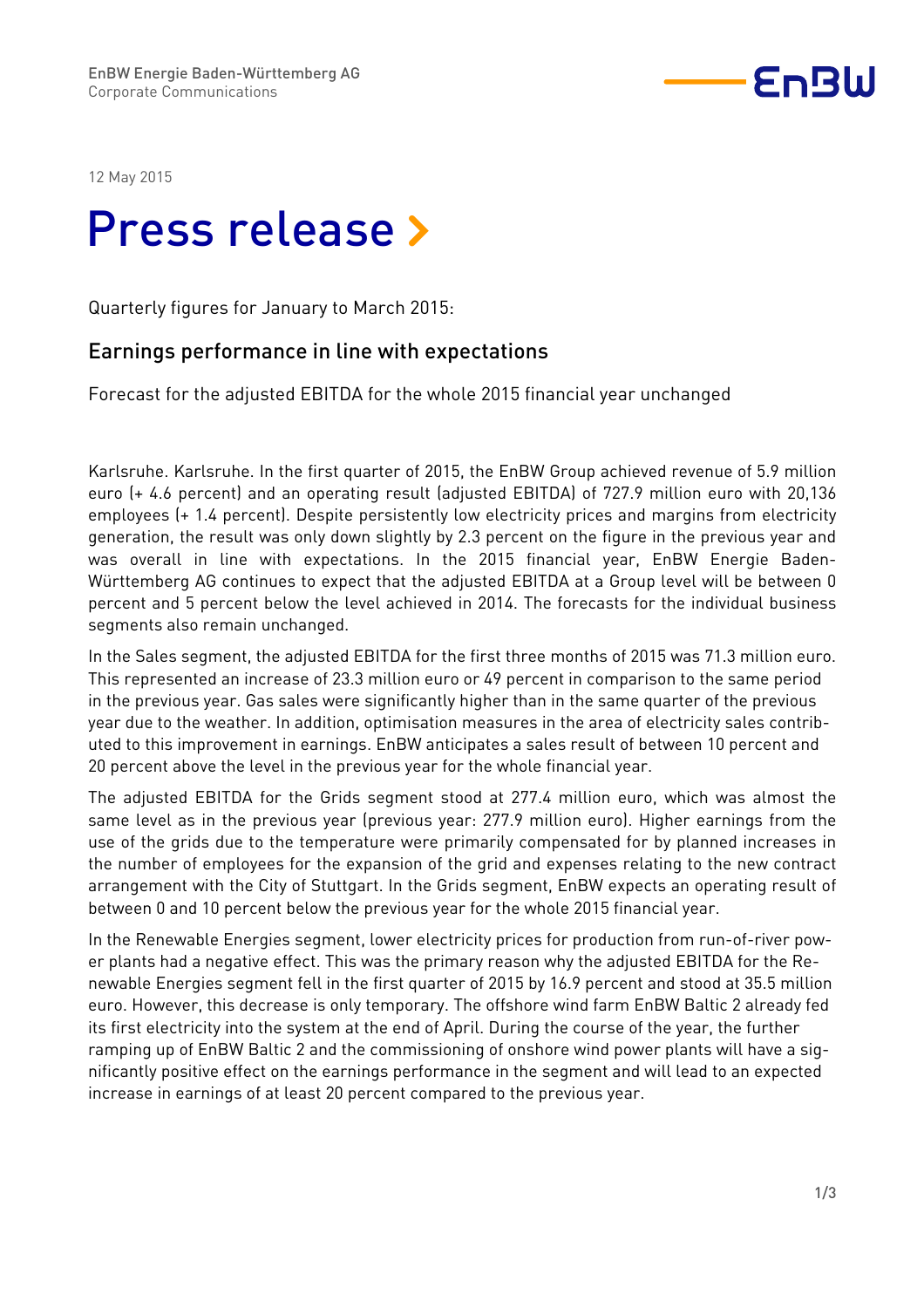

Page 2 Press Release 12 May 2015

In the Generation and Trading segment, the adjusted EBITDA fell by 11.2 percent to 331.7 million euro. The main reason for this development was falling prices and spreads on wholesale electricity markets.

The adjusted Group net profit attributable to the shareholders of EnBW AG of 813.3 million euro in the reporting period was significantly higher than the figure in the previous year of 292.5 million euro. This increase was primarily due to the realisation of capital gains from the sale of securities.

The non-operating Group net loss attributable to the shareholders of EnBW AG amounted to 129.2 million euro in the first quarter of 2015.

Operating cash flow fell in comparison to the first quarter of 2014 by 20.2 percent to 426.5 million euro. This was primarily due to the net balance of trade receivables and payables, which was especially influenced by factors relating to the EEG.

As the major projects of RDK 8 and the Lausward Combined Cycle Gas Turbine (CCGT) power plant are either completed or close to completion, the investment in intangible assets and property, plant and equipment fell in the first quarter of 2015 to 272.5 million euro (previous year: 446.4 million euro). Around 71 percent of the investment was attributable to growth projects such as the major project EnBW Baltic 2. The proportion of the investment accounted for by replacement measures was around 29 percent and was primarily allocated to repairing existing power plants and the grid infrastructure. Free cash flow increased due to the lower investment in intangible assets and property, plant and equipment by 49.5 percent to 271.5 million euro.